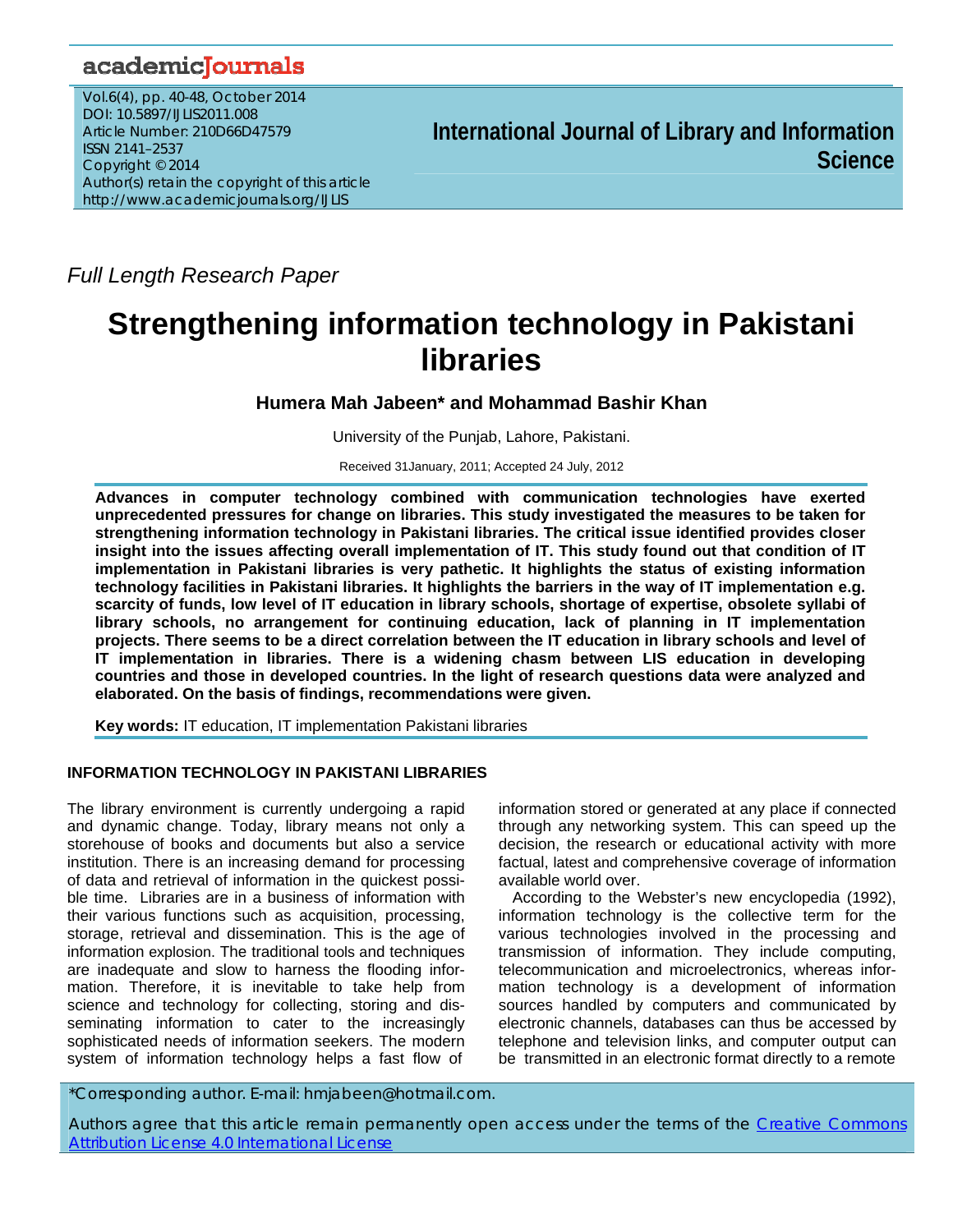#### receiver.

Rowley (1998) opines that Information technology means the collection, storage, processing, dissemination and use of information. It is not confined to hardware and software, but acknowledges the importance of man and goals he sets for employed in making the choices,the assessment criterion used to decide whether he is controlling and being enriched by it.

Libraries and librarians have often adopted the major information technologies of their age in order to provide information to their patrons. The librarians of Assyria adopted the medium of the mud brick and filled their libraries with thousands of clay tablets to provide a written record of the laws, deeds, and accounts of their rulers. The Egyptians used paper made from papyrus to store their documents. Later, the library at the Ancient Greek city of Paragon adopted the use of parchment as the medium for storage. In late antiquity, the parchment scroll gave way to the codex or book. Paper made from wood gradually replaced parchment, although the form of the book remained relatively unchanged. Although the book continues to be one of the main methods of storing information, computers, beginning with large time-shared machines in the late 1950s and continuing with the small, powerful personal computers of today, have taken over many, if not most, of the information storage and other functions of the library (Morgan, 1999).

Information technology emerged after the convergence of data processing techniques and telecommunications, the former providing the capability for processing and storing information; the later serving as a vehicle for communicating it. The application of computers and communication technology has provided one of the best innovations in the history of libraries, and changed their role from 'holding to access' (Wilkins, 1995).

Abbas and Charles (2003) remarked that,

*Technology is a second aspect of the external environment that affects the organization in its strategic management process. In the past two decades, technology has changed drastically. Although technology is commonly interpreted as applying to automation, it has a broader meaning and is defined as the systematic application of scientific knowledge to practical purposes, including new ideas, inventions, techniques, and/or materials. The broader concept of technology could include a new method of planting trees. Since most industries' competitive advantages are predicated upon some type of advanced technology that changes rapidly, many industries are highly dynamic, e.g., electronics.*

The short history of computer IT development can be divided into three eras: the mainframe era from the 1950s to the 1970s, the microcomputer era from the 1980s to the early 1990s, and the Internet era from the 1990s to the present. The mainframe era is characterized by centralized computing, where all computing needs were serviced by powerful computers at the computer center.

The proliferation of microcomputers led to decentralized computing. Computing resources become readily accessible to more users. This is a period that witnessed improved user performance and decision-making quality. When computer networks became pervasive in the Internet era, decentralized computing evolved to distributed computing, where computing resources are located in multiple sites, as in decentralized systems; but all of the computing resources are connected through computer networks. People in the Internet era are far more empowered than in previous eras, because they have access to not only technology tools as before, but also to shared knowledge from others.

In 1968, computers were first used in Pakistan Scientific and Technological Information Center (PASTIC). PASTIC helped to produce the country's first Union Catalogue of Scientific Periodicals, and profiles of 100 scientists. In 1990s, Netherlands Library Development Project (NLDP) for Pakistan was started which influenced the library scenario significantly. Ramzan (2002) said that establishment of libraries in institutions like Ghulam Ishaq Khan Institute (GIK) of Engineering Sciences and Technology, Dr. A.Q. Khan Research Laboratories, The Aga Khan University, Lahore University of Management Sciences, Hamdard university, FAST-National University of Computer and Emerging Sciences, National University of Sciences and Technology, and other institutes have accelerated the pace of IT application in their libraries. The reasons for this advancement could be their user levels, highly qualified faculty, students, and competent library staff.

The Netherlands Library Development Project (NLDP) for Pakistan, which was started during the 1990s, influenced the library scenario significantly, a fact which is well acknowledged by library professionals. They worked very closely with Pakistan Library Association and contributed in introducing information technology, in the development of human resource management, hardware provision, software development, information networking, and curriculum development. They helped in accelerating the overall IT environment and created awareness amongst librarians, and removed their hesitation. In addition, they provided a platform for further activities (Mahmood, 1998a, b). Shafique and Mahmood (2010) described the present scenario of information technology development in libraries and said that "The basic hurdle in the proper use of available information systems and networks is that existing information systems are not robust and well planned, as a result unable to facilitate the actual users in realistic planning and decision making" (p.15).

Haq and Ahmed (2012) said that,

*No doubt, Pakistan is advancing but the present scenario manifests gloomy picture in this regard and Pakistan ranked 98th out of 134 countries. This is indicative of a weak information and communication technology base. In order to improve its network connectedness, Pakistan*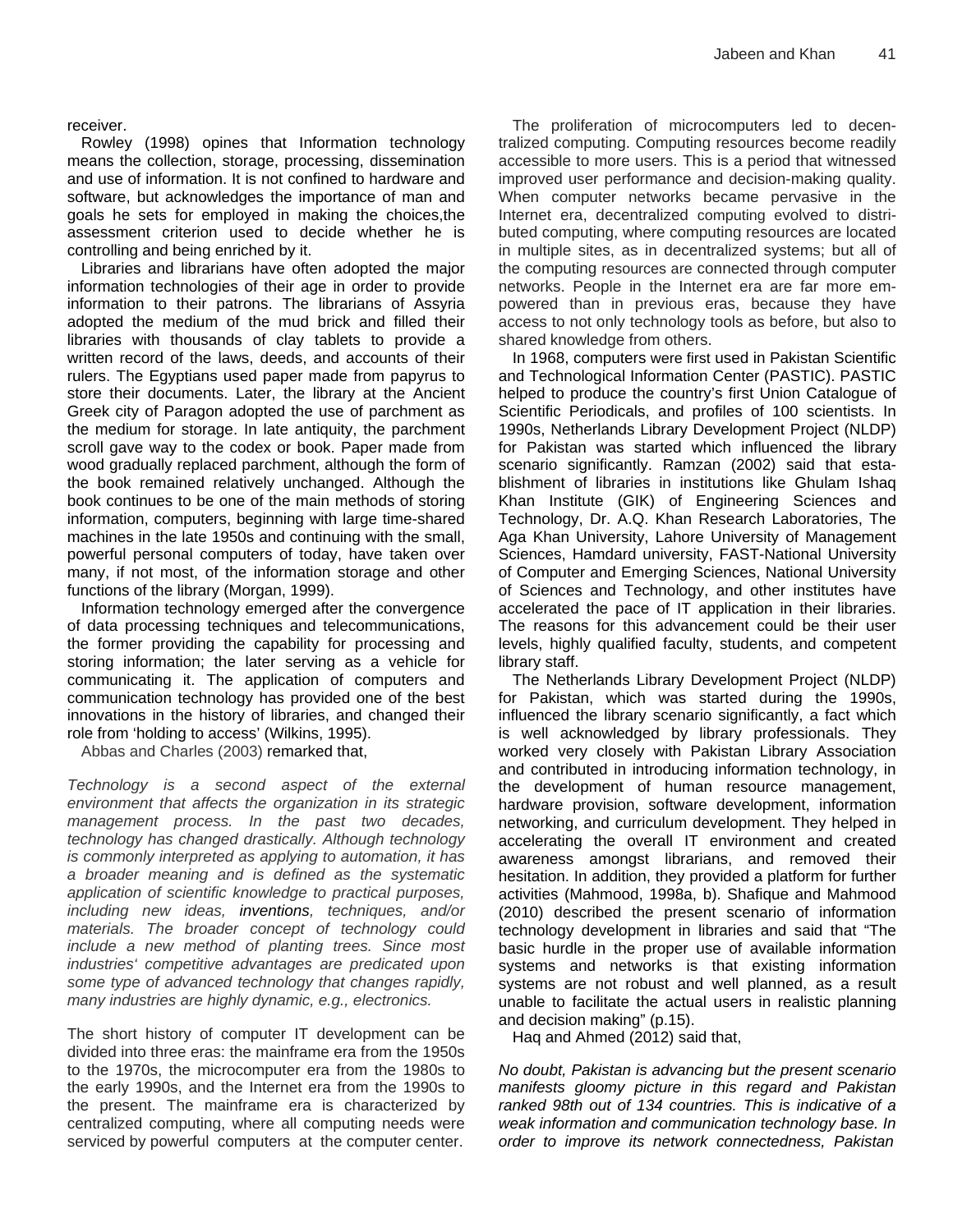| Rank  | <b>Type</b> | <b>Frequency</b> | <b>Percent</b> |
|-------|-------------|------------------|----------------|
| 1     | University  | 24               | 31.20          |
| 2     | College     | 6                | 7.80           |
| 3     | Public      | 7                | 9.10           |
|       | Special     | 35               | 45.40          |
| 5     | Others      | 5                | 6.50           |
| Total |             | 77               | 100.00         |

**Table 1.** Types of libraries participated in the survey.

*should invest more in ICT infrastructure, related services and more broadly, innovation. ICT has encouraged transparency in government processes and improved countries' efficiency and services to citizens (http://unllib.unl.edu/LPP/haq-ahmad.htm).*

#### **Statement of the problem**

Keeping in view the previous discussion, it seems desirable that information technology facilities in Pakistani libraries should be surveyed, problems of libraries in using information technology should be found out and measures to be taken to strengthen the information technology facilities in Pakistani libraries should be suggested.

#### **Objectives of the study**

#### **The objectives of this study are to:**

1. Assess the existing information technology facilities provided in Pakistani libraries;

2. Search out the barriers in the way of modernization of IT facilities existing in Pakistani libraries;

3. Find out the measures to be taken and give recommendations for strengthening IT facilities in Pakistani libraries.

#### **METHODOLOGY**

This study was designed to unveil the existing information technology facilities in Pakistani libraries. Attempts made by librarians to implement information technology facilities in Pakistani libraries were analyzed. Barriers in the way of IT implementations were found out. A combination of quantitative and qualitative methodology was used to increase the validity rate. This study was conducted in three phases. In the first phase of research, a comprehensive review of literature was carried out. That helped to understand previous studies and formulate new questions. In the second phase, on the basis of literature review's findings, instrument for data collection were developed. The researcher collected the primary data through library survey and interviews of library science experts. A random sample of 100 libraries was selected for questionnaire survey. Having at least one computer in the library was included in the sample. To apprehend the real situation,

questionnaires were filled up by the professional librarians. Likert scale is "a summative scale based on responses to a set of statements for which respondents are asked to their degree of agreement or disagreement" (Portney and Watkins, 1993, p.686). Likert scale of five options was used for taking the concern of respondents:

1. Strongly disagree (SDA)

2. Disagree (DA)

3. Undecided (UD)

4. Agree (A)

5. Strongly Agree (SA)

Seventy seven questionnaires were analyzed. Response rate was given in the following Table 1.

Qualitative data regarding strengthening of existing information technology facilities in Pakistan's libraries were collected by interviewing library experts. With the consultancy of senior professional colleagues, a list of library leaders/experts was prepared. Interview time was taken from the interviewees resided in the cities of Pakistan (Lahore, Islamabad/Rawalpindi and Faisalabad) through phone calls. On the basis of literature review and with the help of some senior professionals, an unstructured questionnaire for interviews was developed. It was sent to the interviewees on their request. An interview schedule was prepared. The researcher visited respondents at their offices or homes according to the schedule of visit, and interviewed them with the help of an audio tape recorder. Eighteen Interviewees were interviewed. Eight research questions were developed.

1. What is the status of information technology in Pakistani libraries? 2. Are funds available for the development of information technology in libraries?

3. Do library schools impart proper education to their students?

4. Are library school's syllabi updated to cope with the frequent changes in technology?

5. Is there any regular arrangement for the continuing education of professionals?

6. What methods and measures should be taken for successful development of information technology in libraries?

#### **FINDINGS RELATING TO THE RESEARCH QUESTIONS**

Efforts were made to answer eight research questions set out for this study. Major findings regarding these questions are summarized below.

#### **What is the status of information technology in Pakistani libraries?**

The condition of IT implementation in Pakistani libraries is very pathetic. This study revealed that 39% did not have internet access, while 59% did not have intranet and 25% of the libraries were using purchased software. In purchased software, 9% were using LAMP which is outdated now. Others were working manually or using donated or in house developed software which does not keep standards. This reflects a rather discouraging position with regard to the availability and usage of even the most common IT tool.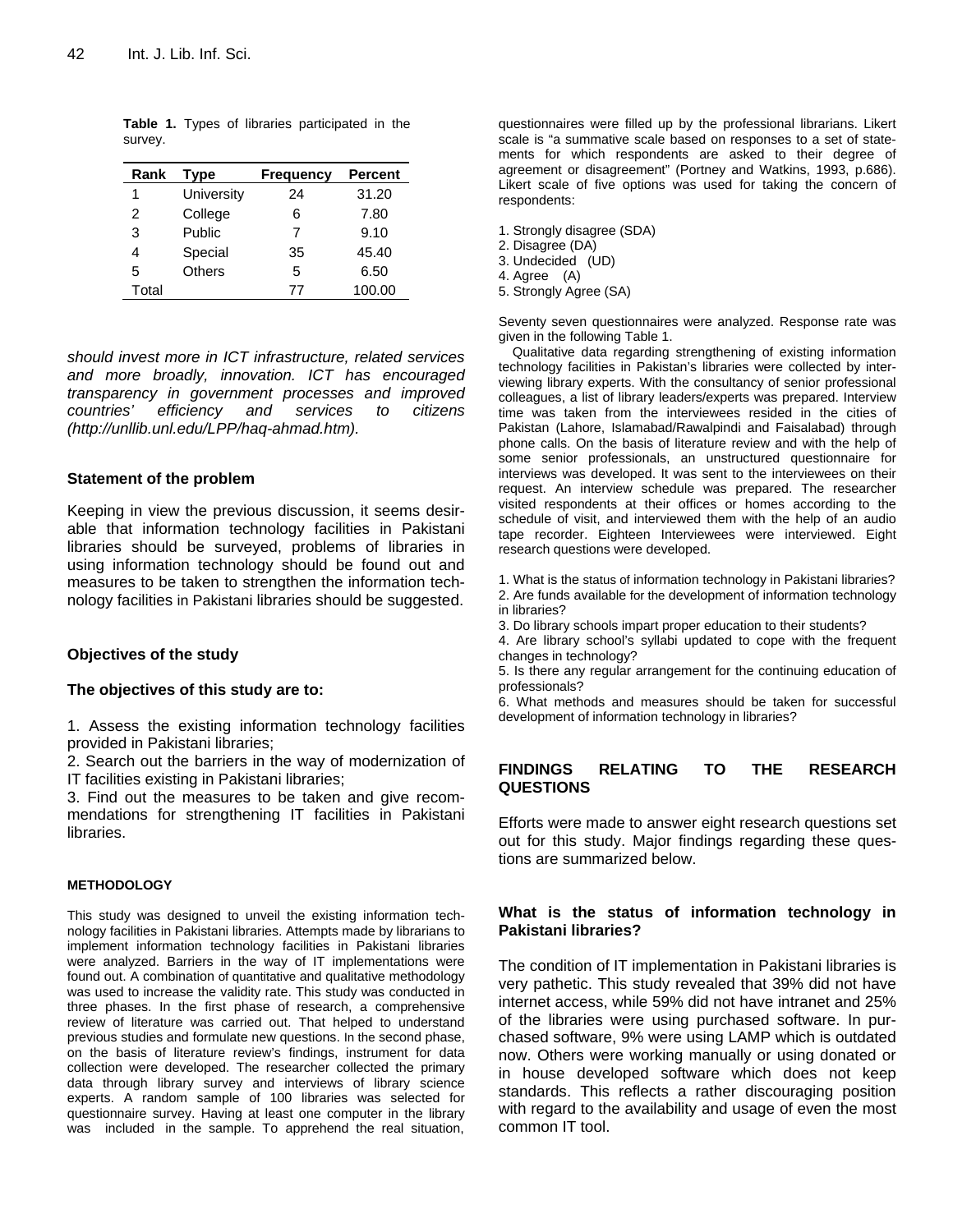

**Figure 1.** View of computerisation of libraries operation

The position with relatively more sophisticated IT application was even more discouraging. With respect to hardware, key tools such as CD Writers, projector and printer etc. were available only in a very small number of cases. For example, 77% of the respondent did not have microfilm reader, 79% did not have microfiche reader, 75% did not have barcode reader, 64% did not have Multimedia projector, 43% did not have CD Writer, 85% did not have DVD drive, 64% did not have fax machine. Even a sizeable number of respondents, 35% were without photocopying facility.

In case of software, only 25% of the libraries purchased library software. Among them, a very small number were according to the international standards. 38% were using donated softwares which have their own draw backs and limitation. 19.50% used in house developed software. Standards were not maintained in their development.

 A glance at computerization of libraries operations shows that 87% of cataloguing/indexing of libraries is computerized (Mahmood, 1999), while 39% periodical control, 29% of library administration, 15% accounting, 33% online catalogue, 42% acquisition, 53% circulation, 30% management information system and 22% budget control were computerized which is not very hopeful (Figure 1).

As library services were analyzed, by using internet only 8% provide reference services through voice chat, 21% has web OPAC, 38% provide SDI (Figure 2) (selective dissemination of information) through internet, 58% provide CAS (current awareness services).

A large majority of the interviewees perceived the poor status of information technology implementation in Pakistani libraries. In the eyes of the interviewees, IT implementation in Pakistani libraries has been started but it has no comparison with developed countries. We are much behind. One of the respondents mentioned that we are at least one hundred years behind the developed countries in every field of life. Some of the respondents disclosed that standards are not maintained in information technology projects' implementation. Some of the interviewees professed that the minimum level of information technology is being used in libraries of Government sector. Most of them were of the opinion that condition is very pathetic. Some confessed that condition in private sector is comparatively better than government. Respondents divided the IT implementation case into two sections: private and government sector. In the opinion of the experts of librarianship, updating of libraries with the frequent changes of technology is the marketing requirement of private sector. They want to market their products, their departments and even their strategy. They give IT base education; therefore they are well aware of the importance of information technology and want its implementation. There is hardly such a library in private sector which is using card catalog. Most of them are using OPAC. Government universities are improving in this regard. With the help of HEC some universities are taking individual initiatives.

#### **Are funds available for the development of information technology in libraries?**

A majority (66.30%) of respondents agreed that expenditure for IT maintenance and supplies is very high as compared to printed resources, fifty three (68.90%) of the respondents mentioned that special staff training budget is not provided, fifty six (72.80%) of the respondents agreed with the statement that cost of IT tools is very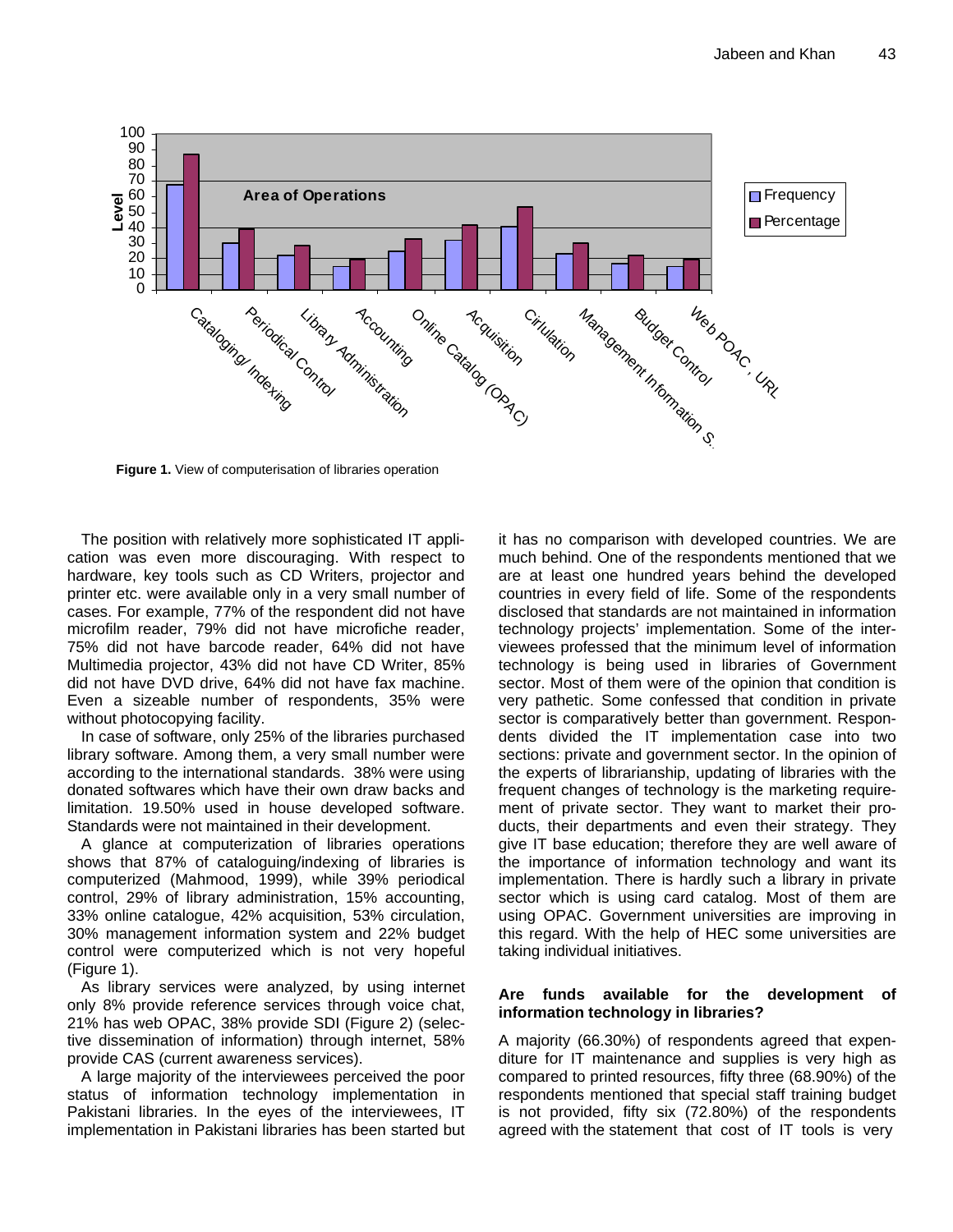

Figure 2. Provision of certain facilities through internet.

high. The majority, (66.30%) of the respondents gave their opinion in favor of the absence of special IT maintenance budget (Table 2).

Eleven interviewees said that fund is not a problem. Most of them mentioned that if librarian is competent and he is fully aware of the changes in information technology and can present his requirement in the effective ways, he can get funds. Some of the respondents stated that IT implementation is the priority of this government but not the IT implementation in libraries. Some of them were of the opinion that libraries have not been on the priority of the government. Policy makers in this country do not know the importance of libraries in social and economic development. Some of them stated that education is the last priority of the Government and in education libraries stands on the last which is the most common reason for poor funding. Some of them informed that government is not aware of IT benefits in libraries; they consider it a luxury. The respondents gave reason that our professional associations and our parent department are weak: 'We don't have forums to convey our problems or requirements. If we get such forums, funds will be no more problem for us'.

Some of the interviewees explained that funds in public universities are not a problem. Some suggested that librarian should first improve his services and generate the requirement. Librarian must first create will and then should strive for the way. Some of the respondents expressed with sorrow that Government sector is suffering with the scarcity of funds. Some professed that funds are available but are not used for library purposes. They said that mostly the budget allocated for library is used in some other areas. One of the respondents expressed with sorrow that donor agencies who work for the development of developing countries do not work for the development of libraries, neglecting this fact that libraries can play an important role in indirect education.

**D**Frequency

#### **Do library schools impart proper education to their students?**

A large majority of interviewees perceived that library schools are not providing proper information technology education to their students. One of the contestants scholarly said, "Information technology is the marriage of information and technology'. There will be no progress until information and technology remains separate. Library schools have to take a policy decision. Presently they are trying to make librarians computer literate. The education which they are imparting is basically user end awareness. They can be aware and intelligent user of the computer but they cannot exploit the features of the computer.

Another respondent expressed his views that library schools gave very cold response toward IT. They can play a key role in the promotion of IT education. However, it is a paradigm shift and they did not change themselves with changing trends. This paradigm has been shifted from information management to knowledge management but still does not understand information management.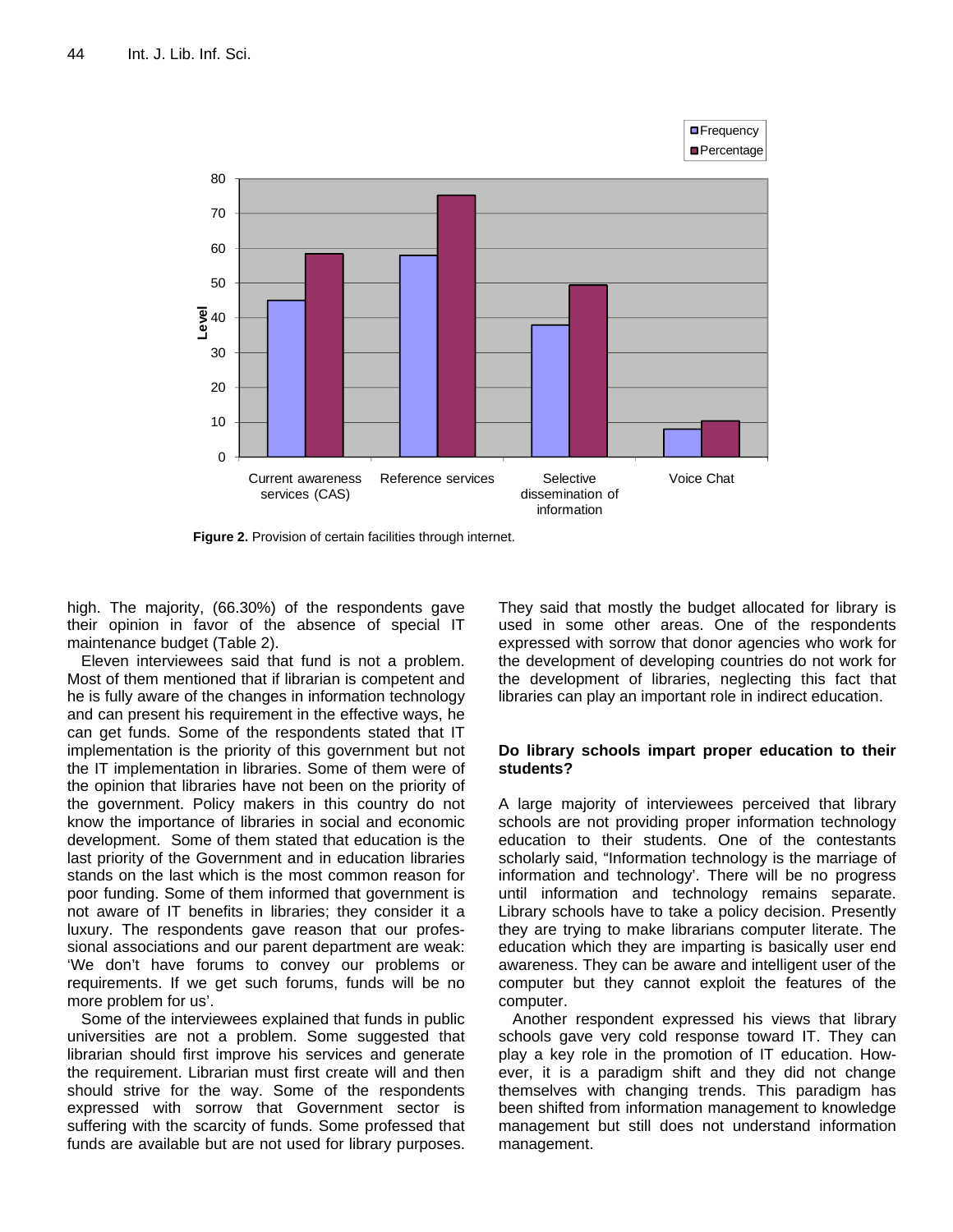#### **Table 2.** Insufficient funds.

| Insufficient funds                                                                               |      | SA          | A           | UD.         | DA          | <b>SDA</b>  |
|--------------------------------------------------------------------------------------------------|------|-------------|-------------|-------------|-------------|-------------|
|                                                                                                  |      | F/%         | F/%         | F/%         | F/%         | $F/$ %      |
| Cost of IT tools is very high                                                                    | 3.70 | 18 (23.40%) | 38 (49.40%) | 04 (05.20%) | 14 (18.20%) | 03 (03.90%) |
| Expenditure for IT maintenance and supplies is very<br>high as<br>compared to printed resources. | 4.01 | 15 (19.50%) | 36 (46.80%) | 03 (03.90%) | 18 (23.40%) | 05 (06.50%) |
| IT has bad effects on regular budgeting provision                                                | 2.64 | 06 (07.80%) | 14 (18.20%) | 09 (11.70%) | 42 (54.50%) | 06 (07.80%) |
| Special IT maintenance budget is not provided.                                                   | 3.69 | 20 (26.00%) | 31 (40.30%) | 08 (10.40%) | 18 (23.40%) | $---$       |
| Special staff training budget is not provided.                                                   | 3.79 | 25 (32.50%) | 28 (36.40%) | 09 (11.70%) | 13 (16.90%) | 02 (02.60%) |

**Table 3.** Library school's syllabi.

|                                                                                                   |      | SΑ          |             | UD          | DA          | <b>SDA</b> |
|---------------------------------------------------------------------------------------------------|------|-------------|-------------|-------------|-------------|------------|
| Library school's syllabi                                                                          | Mean | F/%         | $F/$ %      | $F/$ %      | $F/$ %      | F/%        |
| Syllabi of Pakistani library schools are obsolete<br>and not updated with the frequent changes in | 4.27 | 37 (48.10%) | 30 (39.00%) | 04 (05.20%) | 06 (07.80%) |            |
| Technology.                                                                                       |      |             |             |             |             |            |

**Table 4.** Faculty in library schools.

|                                                                                                                                 |      | SΑ          | A           | UD          | DA            | <b>SDA</b>  |
|---------------------------------------------------------------------------------------------------------------------------------|------|-------------|-------------|-------------|---------------|-------------|
| <b>Faculty in library schools</b>                                                                                               | Mean | F/%         | F/%         | F/%         | $F/$ %        | $F/$ %      |
| There is shortage of basic computer competency<br>in library staff.                                                             | 3.68 | 19 (24.70%) | 36 (46.80%) | 03 (03.90%) | 16 (20.80%)   | 03 (03.90%) |
| Library schools in Pakistan lack expertise and<br>facilities needed to teach students the latest<br>technological developments. | 4.47 | 43 (55.80%) | 28 (36.40%) | 05 (06.50%) | $01(01.30\%)$ |             |

The majority (92.20%) of the interviewees agreed with the statement that Pakistani library schools lack expertise and facilities needed to teach students the latest technological developments (Table 4). A significant number (71.50%) of the respondents agreed that there is shortage of computer competency in library staff. The library leadership in Pakistan is of the opinion that lack of expertise is the main reason of poor IT education in Pakistani library schools.

**Is there any regular arrangement for the continuing education of professionals?** 

In response to the statement that there are no

training centers to facilitate continuing education for staff, thirty three (42.90%) respondents agreed with the statement, thirty (39.00%) strongly agreed, ten (13.00%) disagreed. Only one of the respondents strongly disagreed, while three (3.90%) remained undecided. The mean score, 4.05 indicates the high level of respondents' agreement with this problem.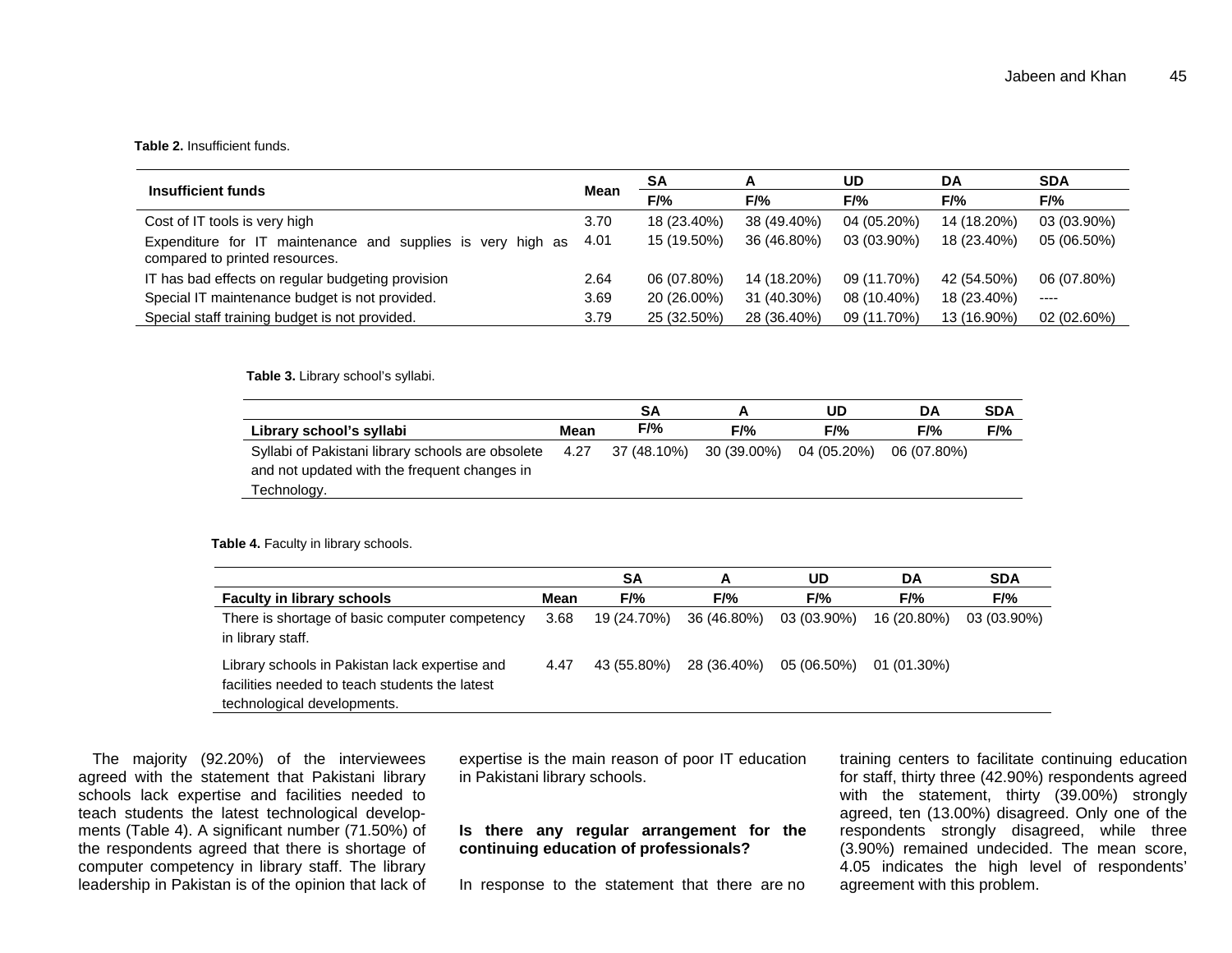#### **Table 5.** Continuing education.

|                                                                                 |      | <b>SA</b>   | A           | UD          | DA          | <b>SDA</b>    |
|---------------------------------------------------------------------------------|------|-------------|-------------|-------------|-------------|---------------|
| <b>Continuing education</b>                                                     | Mean | F/%         | F/%         | F/%         | F/%         | $F/$ %        |
| There are no training centers to facilitate<br>Continuing education for staff.  | 4.05 | 30 (39.00%) | 33 (42.90%) | 03 (03.90%) | 10 (13.00%) | 01 (01.30%)   |
| Refresher courses for library staff are not<br>Conducted on regular basis.      | 4.42 | 41 (53.00%) | 31 (40.30%) | 01 (01.30%) | 04 (05.20%) |               |
| No research literature is available on the use of<br>IT in Pakistani libraries. | 3.68 | 23 (29.90%) | 29 (37.70%) | 03 (03.90%) | 21 (27.30%) | $01(01.30\%)$ |

Majority of the respondents agreed that there is shortage of computer competency in library staff, nineteen (24.70%) strongly agreed, thirty six (46.80%) agreed, sixteen (28.08%) disagreed, three (3.90%) strongly disagreed, while three (3.90%) remained undecided. The mean score shows overall agreement at 3.68 level.

 Twenty three (29.90%) strongly agreed with the statement that no research literature is available on the use of IT in Pakistani libraries, twenty nine (37.70%) agreed, twenty one (27.30%) disagreed and three (3.90%) remained undecided. There is only one respondent who strongly disagreed with the statement. The mean score, 3.68 indicates the overall respondents' agreement with this problem.

A large majority of the interviewees stated that there is no arrangement for the continuing educating of librarians (Table 5). One of the respondents mentioned that libraries in educational institutions are set up only to get affiliation with the university. A professional librarian and fix number of books are the requirement of UGC. It is not bothered either the services are provided or not. Our minister of science and technology purchased the databases and distributed in the universities free of cost. But the community who will provide the services was not prepared for it. No training programs have been arranged researchers can get maximum benefits from these resources. One of the respondents criticized the librarians and said that you may blame the government but you never present any concrete proposal to her. It needs a team work, and sincere efforts and sincere leadership is scanting in this community.

One of the respondents professed that library courses and visits are offered. What happens? Non professionals are sent instead of librarians. Some of the respondents stated that refresher courses for library staff are not conducted on regular bases.

#### **What methods and measures should be taken for successful development of information technology in libraries?**

A large majority (98.00%) of the respondents strongly recommended that libraries budget should be increased in order to acquire hardware, software and IT based collections. Majority (98.00%) of the respondents suggested that special IT maintenance budget should be provided for libraries. A significant number 70(90.90%) recommended that charging for IT facilities should be planned carefully as users are not used to pay for printed sources.

One of the respondents suggested that government should give funds or should make education a full fledge industry. He alleged that education is one of third largest industry in Germany. In this way the institutions in Government sector will manage every thing on their own. They will have to compete in the market and have to improve them with the latest technologies.

 Some suggested that library should market its services. Subject of marketing must be introduced in Library Science syllabus. A term Philanthropy is used in NGOs nowadays. You gather the people and arrange seminars. You get some contribution from it, and then request some persons and institutions to renovate your library. You may give them marketing incentives and improve library services. However you have to strive for betterment. They recommended that library foundations like Punjab Library Foundation should be established in all provinces. Some of the interviewees appreciated the efforts of HEC and especially of Dr. Ata-Ur-Rehman and expressed their hopes for betterment. Now there is a ray of light which will lead us towards our destination. Majority (96.10%) of the respondents recommended that Government should support the research on IT facilities in Pakistani libraries.

Majority (96.10%) of the respondents suggested that librarians should be trained in marketing techniques to offer IT based services effectively. Seventy two (93.50%) respondents suggested that library schools should invite bright students by giving them incentives. Seventy five (97.40%) respondents strongly agreed with the statement that library schools should have the expertise and facilities to teach students the latest technological development. Most of the respondents recommended that practical aspect of the training should be given more importance. Computer labs should be opened for students' practice.

Seventy four (96.10%) respondents and eleven of the interviewees strongly recommended that syllabus should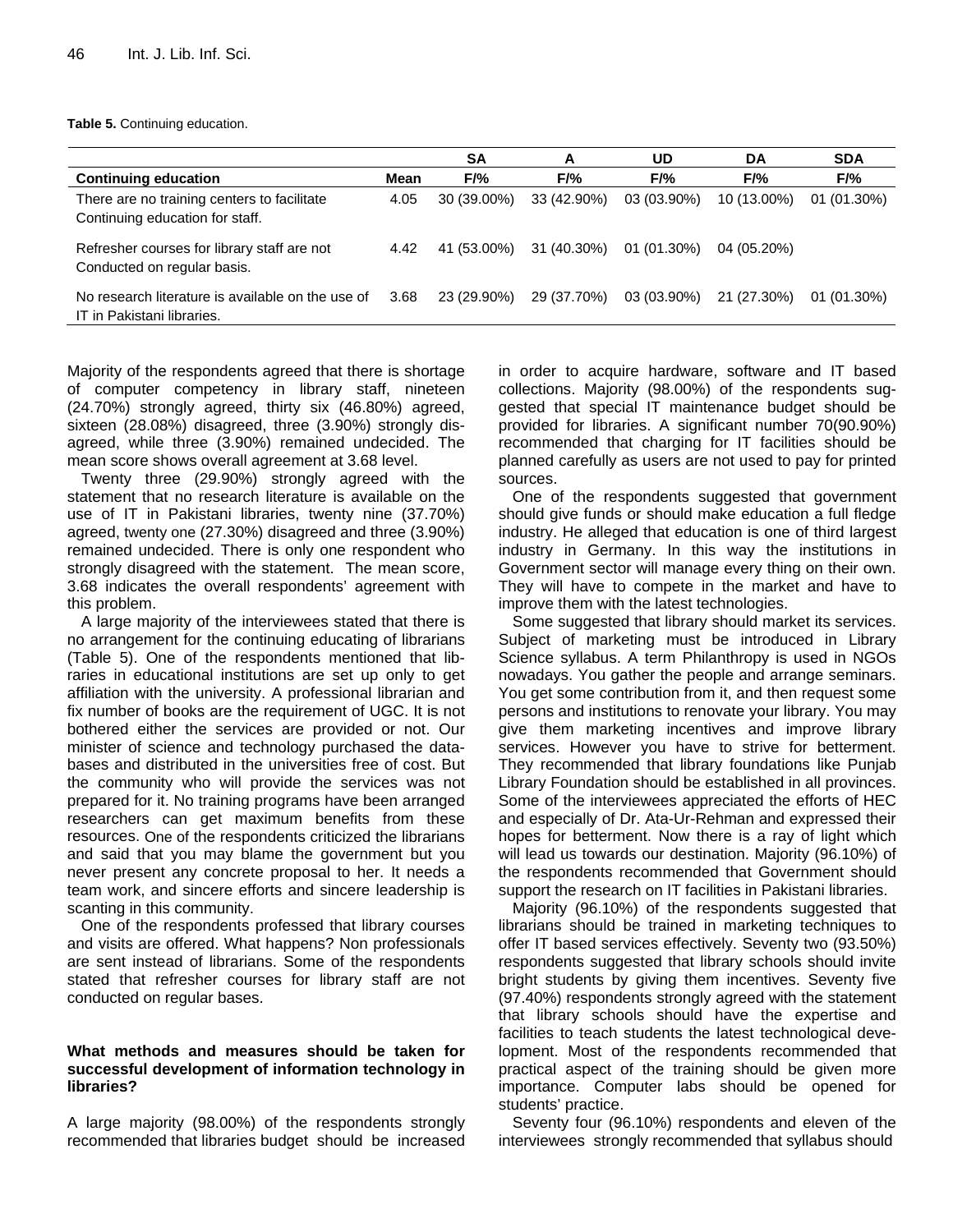be updated to cope with the frequent changes in technology. Few of the Library experts suggested that as library schools have started self finance, they must keep up the minimum standards of private sector, e.g. what are the trends and needs of the market, how we can improve our IT education which will practically be beneficial for students in the field. Some of them said that a blend of library and computer science is needed for creating expertise in this field. One of the interviewees suggested that 50% subject of library science and 50% subjects of information technology must be taught in library science departments.

Some interviewees recommended that library schools should have expertise to teach students latest technological developments. Teacher of library schools should be sent for fellowship and Government should support them for improving IT skills. Some of the interviewees recommended the provision of needed equipment to teach students about the latest technological developments. Some of the respondents stressed on the need to recruit bright students in library science departments. They suggested that aptitude test must be taken at the time of admission. Some of them showed their hopes about the IT implementation policy of HEC.

Data collected through survey and interviews revealed that majority of respondents strongly suggested that seminars/ workshops should be conducted at least once a year for discussing the latest technological developments in the field. Seventy three (94.80%) respondents strongly recommended that IT training programs should be arranged for new recruitment. A significant number i.e. Seventy four (96.10%) respondents agreed with the statement that IT training centres should be established to facilitate continuing education. Most of the interviewees suggested that library schools should play basic role in the training of librarians. Need oriented courses should be introduced. Some of the respondents expressed their views about the role of PLA (Pakistan Library Association). They said that PLA should play an active role and directory of librarians must be compiled.

 One of the respondents said that HEC should make it compulsory for the institution to arrange for the continuing education of the librarians. Some of them recommended that government should arrange for it. While another said that the system of continuing education must be imbedded in the promotion setup.

Few of the respondents strongly stressed the need to separate and fully authorize national library and department of library science for the implementation of rules. Their heads must be dedicated. Another respondent said that Pakistan library Association must play an active role in the implementation of information technology and its head quarter should not be rotated. It should be made compulsory for the librarians to get the registration of Pakistan Library Association. Job structure of librarian must be improved. One of the respondents strongly recommended the establishment of a committee on

nation level. This committee will work for the development of IT in libraries. It will present the projects and gather the scattered ideas and efforts on one platform. Through this committee we can get the benefits of IT in the real sense. One of the respondents scholarly said that creation of nationalism is strongly needed in this society.

# **Conclusion**

The condition of IT implementation in Pakistani libraries is very pathetic. It is not conceived in the real sense. Standards are not maintained in the implementation of IT projects. Situation in private sector is better than government sector. Public universities are improving in this regard.

There is a scarcity of funds in government sector. The reason for this dilemma is poor economy of Pakistan and policies of the government. In private sector funds are not a problem; if librarian is competent and he is fully aware of the latest technologies and can present his requirement in effective ways he can get funds. Librarians do not have forums to convey their problem and requirements; if they get such forums, funds will be no more problem for them. Funds in public universities are not a problem.

Library schools are not providing proper information technology education to their students. The education which they are imparting is basically user end awareness. They can be aware and intelligent user of the computer but they cannot exploit the features of the computer. Syllabi of Pakistani library schools are obsolete and not updated with the frequent changes in technology. Practical aspect of the training is very weak. Pakistani library schools lack expertise to teach students the latest technological developments.

There is no arrangement for the continuing education of library professionals. Refresher courses for staff are not conducted on regular bases. Recommendations are shaped on the basis of findings and conclusion, which will not only facilitate the library planners of the future in Pakistan but will also be equally beneficial for the libraries of other developing countries.

## **RECOMMENDATIONS**

1. IT implementation in Pakistan libraries is still in the stage of infancy. It has no comparison with the developed countries. We are at least one hundred years behind. We should keep it in consideration and should not try to jump that level at once. Hard work and gradual efforts are needed to reach the destination. For getting maximum benefits, information technology in Pakistani

2. libraries must be conceived in the real sense. We must maintain standards in the implementation of IT projects.

3. Library budget should be increased in order to acquire